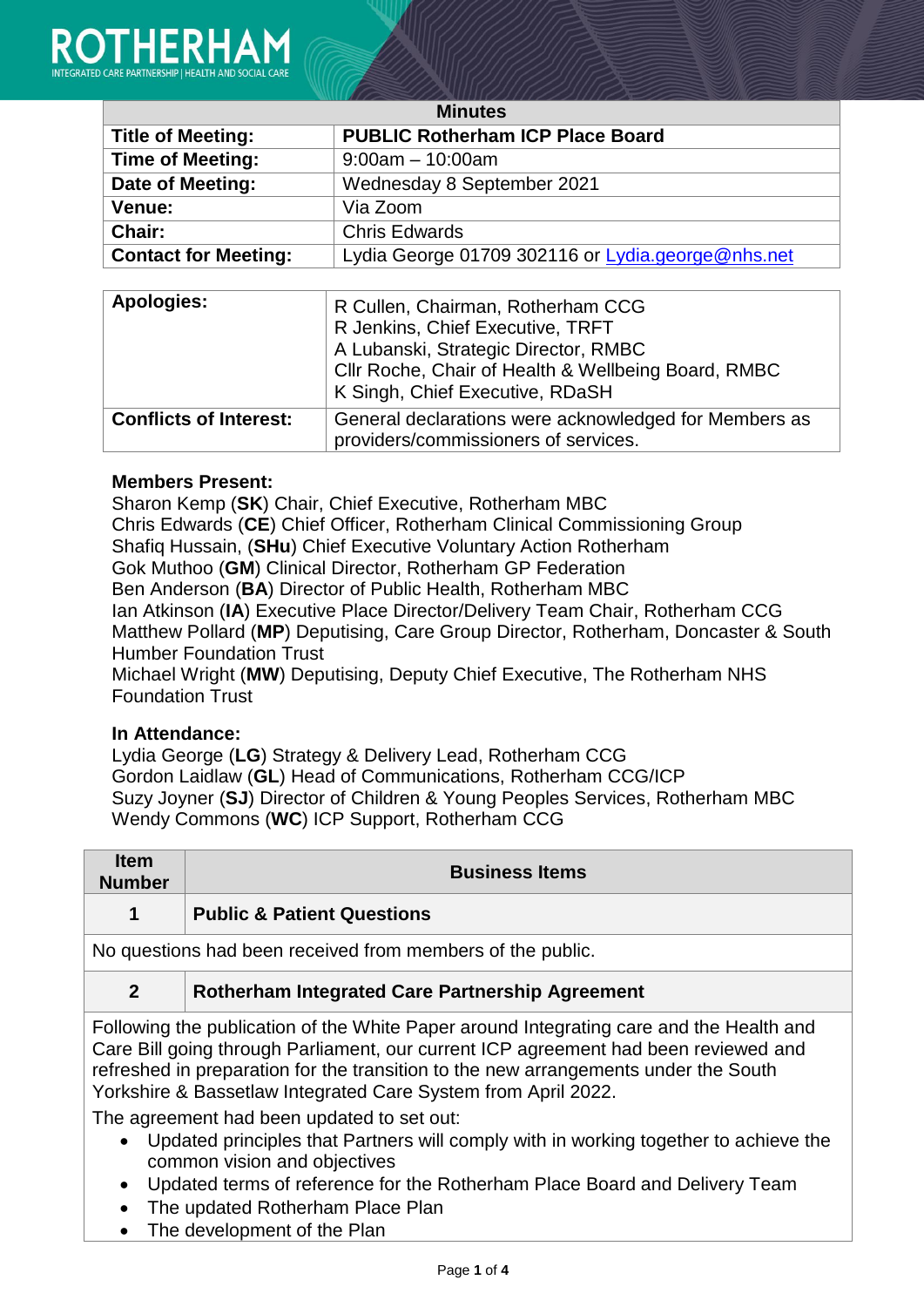Provision to enable provider collaboration as a key part of Place arrangements. It was acknowledged that this framework is flexible to allow for development throughout the transition period and so that future governance arrangements can be developed as guidance is issued. However, it is anticipated that the Rotherham Health & Wellbeing Board will continue to play a central role in the ICP approach.

Place Board members had received a copy of the refreshed agreement in July and were happy to approve this latest iteration and support it going through partner governance processes.

It is intended to incorporate any comments/feedback from Partners into the version that Place Board will be asked to sign off at the October meeting, noting that it will be an interim agreement up to April 2022 and still subject to development and review in line with new policy and legislation issued.

# *Action: All Partners*

# **3 Integrated Care Development Plan and Highlight Report**

The development plan has been produced in response to the integrated care development matrix, a process that Rotherham Place had undertaken to assess our readiness for taking on delegated arrangements following the implementation of 'Integrating Care'. An IC (Integrating Care) Design Team and Engine Room have been formed across Place to undertake this work and oversee the assessment process. At Quarter 1 there were no exceptions to report, work is on track. As further guidance has recently been published the two forums will be meeting again in September and revisiting the plan to ensure it aligns. Any significant changes will be brought to the next Place Board with quarterly updates given on progress thereafter.

# *Action: IA/LG*

Acknowledging that population health management is an approach and a tool supported by digital solutions, however it was agreed that broader involvement across all Place Partners will be required. As Chair of the Prevention & Health Inequalities Group, BA will ensure links are in place with the Health & Wellbeing Board.

## **Action: BA**

MW advised that the plan is going to the Trust's Board later in the week. Any feedback will be forwarded to LG.

Members agreed the Plan and the direction of travel, and noting it as a 'live' document, acknowledged the importance of receiving regular quarterly updates.

## *Action: LG (for future agendas)*

# **4 Transformation Group Updates**

## *3i Children & Young People*

SJ advised that the Lead Officer Group has been re-established and has recently reviewed all its priorities and refreshed them. Work is still being undertaken to confirm the milestones, particularly around special educational needs and disabilities and preparation for adulthood in life which will ensure they reflect the actions from the recent inspection findings and that they are firmly located in multi-agency activities.

*3ii Mental Health & Neurodevelopmental*

IA advised that the group had continued to meet throughout the pandemic and had reviewed and refreshed all priorities. IA highlighted three key areas to note:

- Neuro development the diagnostics and post diagnostic pathways have been agreed for adults and children
- Suicide Prevention the 'Be the One' campaign will be re-launched this week priorities
- IAPT- pathway work is underway to manage increasing demand can continue to be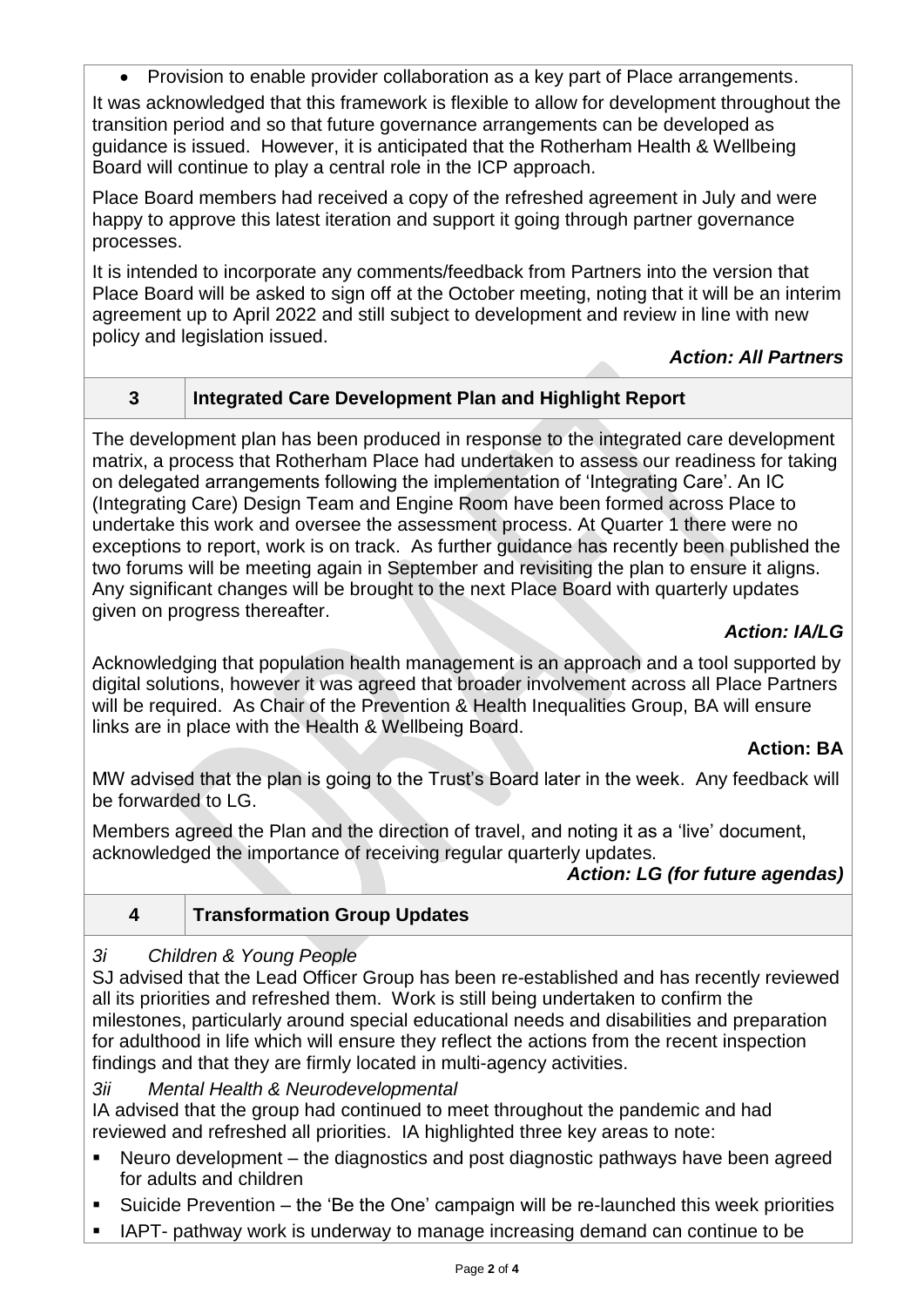met.

# *3iii Urgent & Community Care*

This group has also updated and refreshed priorities. The key areas being focussed on are enhanced health in care homes, urgent response, prevention and discharge and 'front door'. There are numerous community development projects that are being worked on collectively and good progress has been made throughout the pandemic.

Members recognised that despite Rotherham having stubbornly high rates of Covid transmission creating pressures in the system, progress has been made with the transformation challenge set out in our plan and asked that thanks be passed on to frontline staff.

# **5 Social Prescribing Update**

SHu explained that the social prescribing scheme been in place since 2012. The scheme initially covered long term conditions and mental health. More recently the national scheme was expanded to resource and support link workers to work with GPs and across the Primary Care Network to identify those patients that will benefit from a social prescription to give the best possible outcomes from the scheme. Broader work has included supporting long covid questionnaires with patients throughout the set-up of the TRFT long covid clinic and assessing patient needs. A social prescribing advisor will be linked to the clinic model supporting those patients who have non-medical need. The long covid clinic went live last week and there is a communications plan in place as part of the implementation to raise awareness and outline the pathway.

As part of SY&B ICS, Voluntary Action Rotherham is involved in supporting green and blue social prescribing initiatives. One is working with around wildlife, gardening, horticulture, focussing on BAME groups and those with mental health support needs. Another is supporting the Council's Public Health Team with a bid to the Department of Transport around cycling and walking intervention schemes. Although initially a pilot, the intention is to submit an expression of interest to gain access to longer term funding to develop the cycling infrastructure and make available cycles, training, access to cycling groups and peer support. Green prescribing is about to 'go live'. Practices will be informed of the details via the Link Worker newsletter.

Throughout the pandemic, mental health has been exacerbated for many individuals, working with RDaSH and with additional monies VAR has been able to increase frontline services, including access to counselling.

Working with NHS Property Services an unused building at Rawmarsh customer service centre has been brought to life, equipped as a community centre specifically linked to VCS organisations and activities around social prescribing.

It was noted that Rotherham is unique in its approach to supporting social prescriptions and importantly in sustaining VCS organisations to provide services.

Members welcomed the progress made and thanked SHu for the update.

# **6 Integrated Care Guidance**

Various documents had been issued on 19 August all relating to the integrated care transition. A list had been compiled signposting Members to the online guidance. CE briefly appraised the documents for Members which fitted with the expected direction of travel. It was noted that some of the guidance related to the Integrated Care Board and will be implemented by the CCG prior to transition whilst that relevant to Place will be reviewed and progressed by the Rotherham Design Team and Engine Room in line with local governance arrangements.

The list will continue to be maintained to provide a library log that can be added to as additional guidance is published. The guidance is all subject to legislation currently going